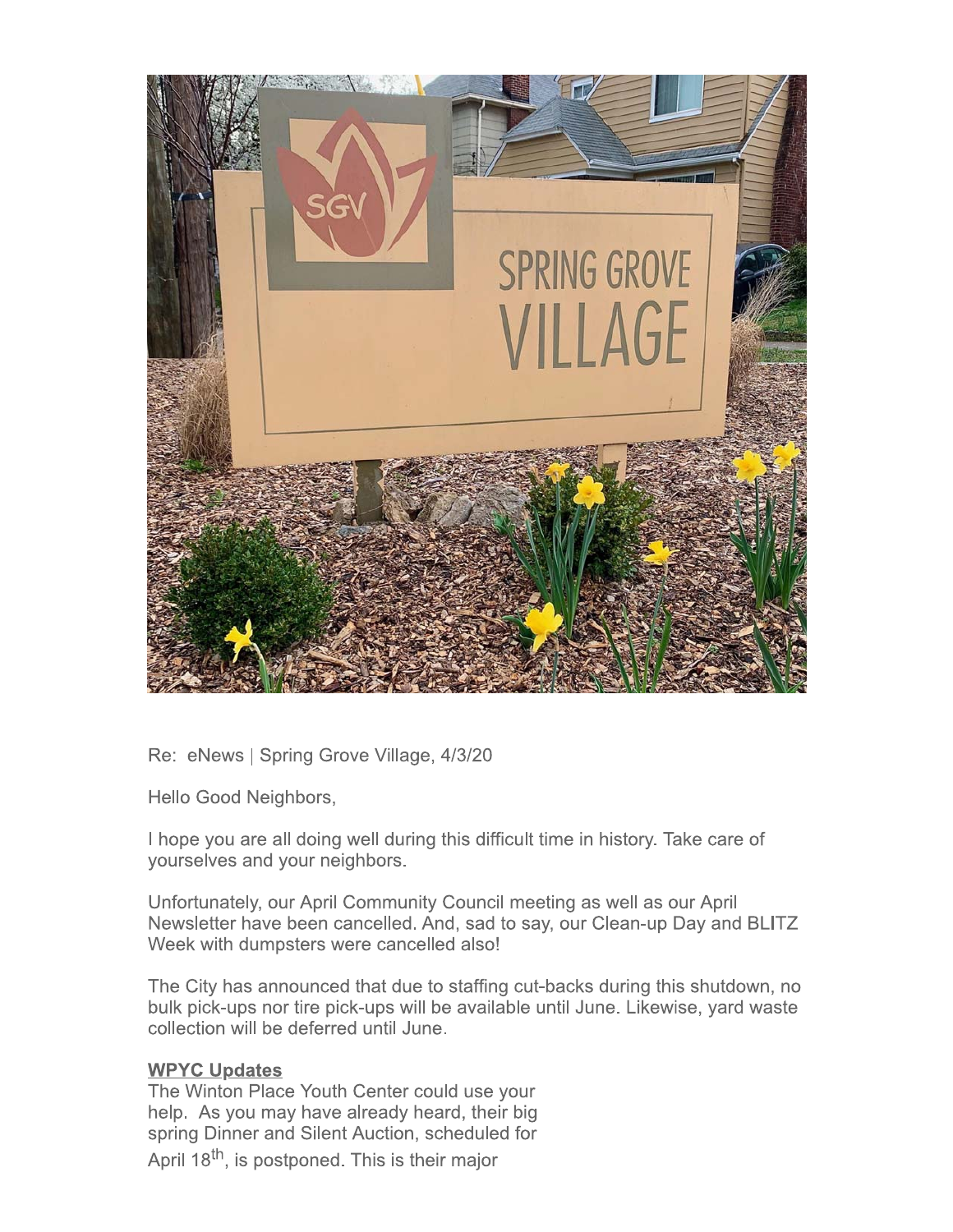fundraiser for the year. They are, however, still hosting a Grand Raffle with major prizes. Please consider helping out by buying raffle tickets. Chances are \$1 each, 6 for \$5. THE BEST DEAL IS A PAGE OF 15 CHANCES FOR \$10. If anyone is looking for tickets or ways to support WPYC, please visitwww.wpyouthcenter.org.

# **SGV Community Garden Updates**

Our Community Garden Committee reports that garden beds are ready and available! Beds are \$25 each to rent. Contact Nannie Oliver to make your reservation, 513-542-8440.

## **Support Local Business**

Big News! 80 Acres Farms is introducing direct-to-customer curbside produce pickupat their Este 4535 Este Avenue location! 80 Acres representative Rebecca Haders says, "We want to support our community with local, fresh and nutritious foods in this time of need. We offer two different bundle options with our favorite products, available for touch-less curbside pickups on Friday's from 4-6 pm and Sunday's from 12-2 pm. We have made it super easy to order on our online app: https://shop.80acresfarms.com/. Customers arrive at the farm during their pickup time, then text us their confirmation number and we will bring the order right to them. We are proud to serve our community and hope that this online service will broaden the accessibility of our products to more of our neighbors."





Our Kroger store on Kenard Avenue is quite busy with lots of indoor foot **traffic.** You may find the thought of shopping there to be too risky during this time of social distancing. Please consider using ClickList–their free curbside pick-up service. You place your itemized order on line or via their smart phone app. When it's ready, they bring it to your car. Many folks are using this convenient service for the first time. Please note there is about a 3-day waiting list, so plan head. Don't hesitate to call the store at 513-681-7650 with questions.

Many area businesses are feeling the stress. For them, it might involve loss of business or the strain of managing their businesses in a way that allows them to do so safely. For some, it will mean tough decisions like shutdowns and layoffs. How can we be helpful? Many are still open but only via curbside takeout. Some could handle online business. But maybe they could use a card that says we're thinking of them. Think of those businesses here that you know and consider how you might be able to reach out. These are our neighbors and very important to the livelihood of our neighborhood. Many, like our greenhouses, have been in business here for generations.

## 2020 Census & Election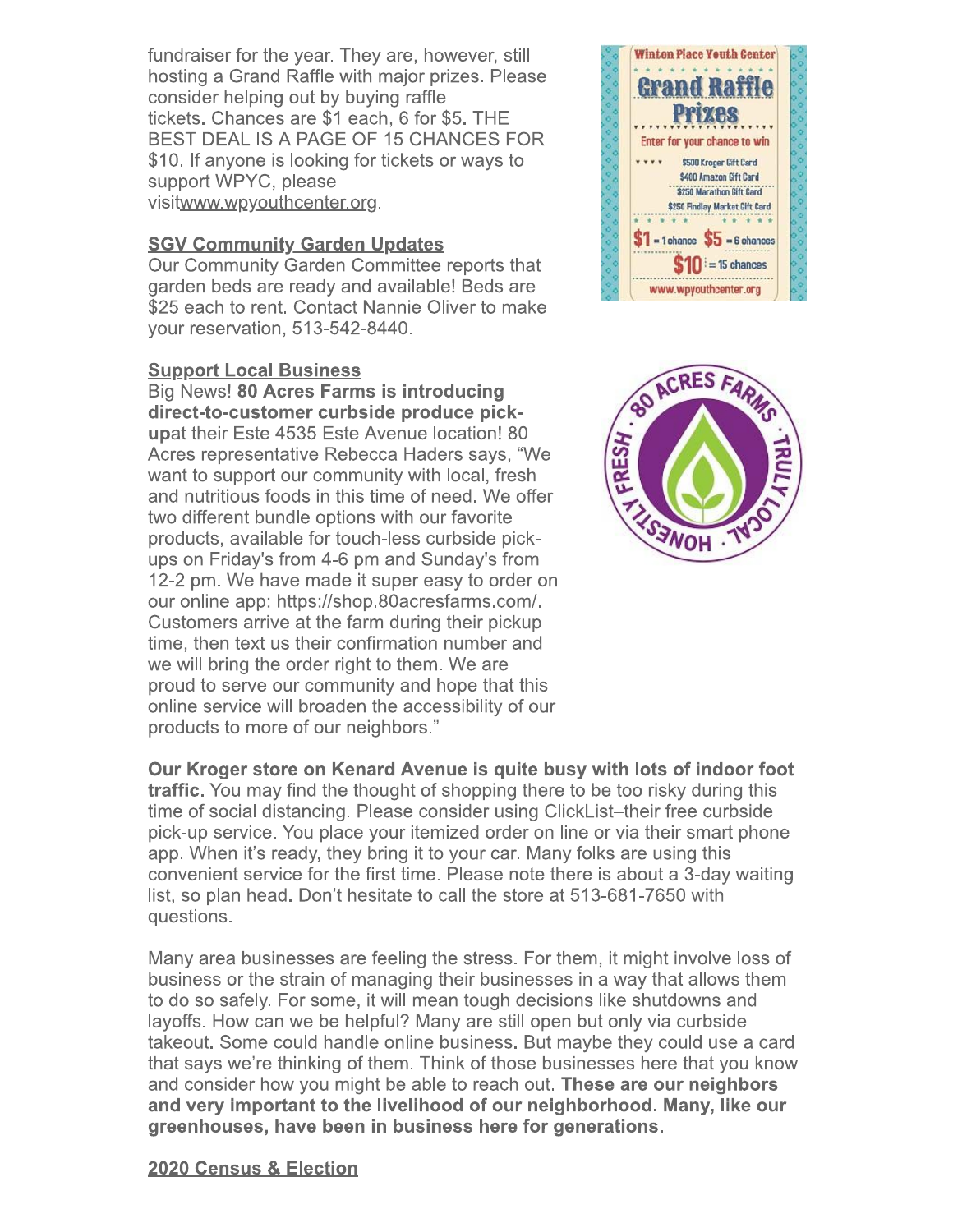In the midst of all the health-related shutdown, the government is still trying to complete the 2020 Census. You should have received a postcard or an actual form to fill out and mail in. Completing it online really only takes 10minutes. Census workers will have to visit the homes of people who don't respond online. Save the risk of a home visit and respond to the census survey now.

Also, in the midst of this pandemic, the State of Ohio is working to complete the 2020 **Primary Election. Hopefully most of** you have already voted early. For those who still need to vote, the Ohio General Assembly has extended the vote-by-mail deadline through April 28. You can request your absentee ballot by calling the Board of Elections at 513- 632-7000 or by going

to: https://votehamiltoncountyohio.go v/ to print your vote-by-mail ballot request. [We understand that these forms are also available at Kroger stores.]



When your actual ballot arrives, it must be filled out and signed and can be dropped off at the Board of Elections by 4/28 OR mailed with a postmark no later than 4/27. Don't wait until the last minute! This election is very important to us-for more than determining a presidential candidate. In Hamilton County, there are a number of hotly competitive local races, plus a very important transportation sales tax levy (Issue 7) that will be decided by the people who vote. Make sure your voice is heard!

## **Some Good News Stories**

Waterfields, one of our local hydroponics companies, had extra salad greens on hand. Laura Kristal, owner of Sally's Kitchen on the corner of N. Edgewood & E. Epworth, has for the past two Saturdays offered those greens to neighbors for free. If you, or someone you know, has such an offer to put out for neighbors, please let us know.

Someone dumped a load of tires on the sidewalk last week. This presented a problem since the City is not available to help at this time with tire pickup. Left in place this would just attract further dumping. Thank you to a kind and generous neighbor, we temporarily moved the tires and stored them behind her shed until a later pickup can be arranged.

I received a call from a neighbor asking if I knew anyone who needed help during this shutdown. She works from home but is generously willing, after hours, to help any neighbor who might be afraid or unable to get out to the store for food or medicine. If you are in need of such assistance or if you are also willing to volunteer, please call our neighborhood hotline, 513-542-1750, or email to springgrovevillage@gmail.com. Nextdoor might also be a good place for neighbors to communicate about this.